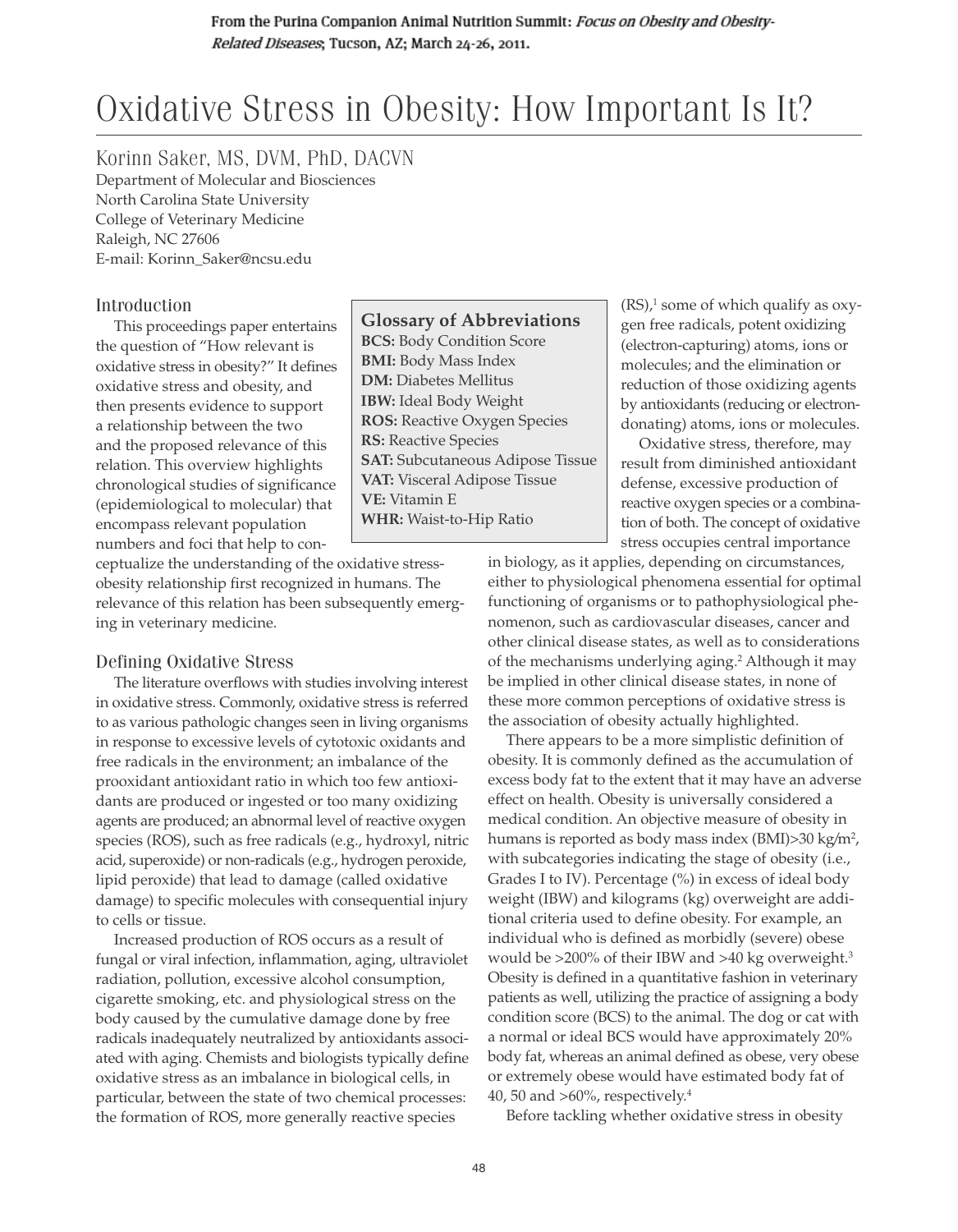is relevant, it is paramount to establish a relationship between oxidative stress and obesity and what it constitutes.

### Relations of Oxidative Stress and Obesity

A review of the literature documents the link between oxidative stress and the obese state. The predominance of these studies are human and rodent-model focused; several provide specific companion animal data. Examples of more recent studies provide evidence of altered oxidative biomarkers in conjunction with body fat mass conditions, along with associative changes in adipocyte function in the obese versus non-obese and the influence of weight loss.

Oxidant-antioxidant status was investigated in a group of severely obese prepubertal children in comparison with healthy subjects, and then followed through a dietary restriction weight-loss program.5 All children underwent anthropometric measurements and determination of lipid profile, lag phase, malondialdehyde (MDA) and vitamin E concentration. Compared with controls, obese children had a significantly higher BMI (28.97±2.42 vs.  $16.03\pm1.88$  kg/m2; P=0.0002) and waist-to-hip ratio (WHR)  $(0.89\pm0.03 \text{ vs. } 0.80\pm0.01; P=0.0004)$ , and vitamin E levels were significantly decreased (21.12±14.96 vs. 35.54±13.62 μmol/liter; P=0.02). Conversely, MDA was significantly increased (0.90±0.31 vs. 0.45±0.24 nmol/mg; P=0.001). Both lag phase and MDA significantly correlated with BMI (r=-0.34 (P=0.004); r=0.57 (P=0.002). Interestingly, the oxidant status normalized after six months of dietary restriction (MDA, 0.47±0.09 nmol/mg; P=0.003), which was associated with a reduction of BMI (27.34±1.87 kg/m2; P=0.003), WHR (0.87±0.02; P=0.001) and fat mass  $(34.49 \pm 2.68\%; P=0.008)$ , but returned to baseline levels together with body fat indices after another six months of free diet. Based on these study results, investigators concluded that altered oxidant-antioxidant status is present in severely obese children and is reversible with a dietary restriction weight-loss program.

Along this same vein, the suppressive effect of dietary restriction and weight loss in the obese on the generation of ROS by leukocytes, lipid peroxidation and protein carbonylation during both long- (4 weeks) and short-term (48 hour) dietary restriction has been reported.<sup>6,7</sup> Macronutrient restrictions lead to a 50% reduction in ROS generation by leucocytes and adiminution in the expression of NADPH oxidase, the enzyme that converts molecular oxygen to the superoxide radical. This reactive radical activates the redox sensitive proinflammatory transcription factor, NF-kB, which subsequently activates the transcription of most proinflammatory genes. These data imply that the prooxidant and proinflammatory effects of excessive macronutrient intake observed in

the non-obese subjects are similar to those found in the obese in their basal fasting state, and that dietary restriction in the obese can indeed reduce proxidant biomarkers and their influence on the production of inflammatory proteins.

The 2007 Framingham Heart Study examined the relations of abdominal subcutaneous adipose tissue (SAT) and visceral adipose tissue (VAT) to circulating inflammatory and oxidative stress biomarkers in 1,250 participants (52% women; age 60+/-9 years).8 Biomarkers were examined in relation to increments of SAT and VAT after adjustment for age, sex, smoking, physical activity, menopause, hormone replacement therapy, alcohol, and aspirin use; additional models included body mass index and waist circumference. SAT and VAT were positively and similarly (with respect to strength of association) related to C-reactive protein, fibrinogen, intercellular adhesion molecule-1, interleukin-6, P-selectin, and tumor necrosis factor receptor-2. VAT was highly associated with urinary isoprostanes and monocyte chemoattractant protein-1 (R<sup>2</sup>=0.10, P=0.002; R<sup>2</sup>=0.08, P=0.04). The addition of body mass index and waist circumference identified a positive association of VAT with isoprostanes (P=0.0002) and monocyte chemoattractant protein-1 (P=0.008). These data support an association between both SAT and VAT with oxidative stress and inflammation.

A recent study evaluated the regulation of biomarkers of oxidative stress by the antioxidant, vitamin E (VE), in the obese and non-obese.<sup>9</sup> Three groups of Sprague– Dawley rats — control group fed normal chow; dietinduced obesity (DIO) group fed a high-fat diet; and intervention group fed a high-fat diet supplemented with VE  $(350 \text{ mg/kg})$  — were followed for 10 weeks. Serum levels of 8-epi-prostglandin- $F2\alpha$  correlated positively with body fat mass (r=0.61, P<0.05). Adiponectin and leptin levels were lower in the DIO group than in the control group, and VE intervention increased the expression of both leptin and adiponectin (P<0.05). Administration of an antioxidant decreased adipose tissue-associated hormone expression in the obese suggesting that antioxidants and, subsequently, a prooxidative state play an important role in obesity-related diseases.

Lee et al. reported a relationship between a specific endogenous antioxidant, glutathione peroxidase 3 (GPx3), and obesity.10 They observed that GPx3 expression was reduced selectively in the adipose tissue of several obese animal models as decreasing plasma GPx3 level and that adipose GPx3 expression was greatly suppressed by prooxidative conditions such as high levels of TNF and hypoxia. In contrast, the antioxidant N-acetyl cysteine and the anti-diabetic drug rosiglitazone increased adipose GPx3 expression in obese and diabetic db/db mice. Addi-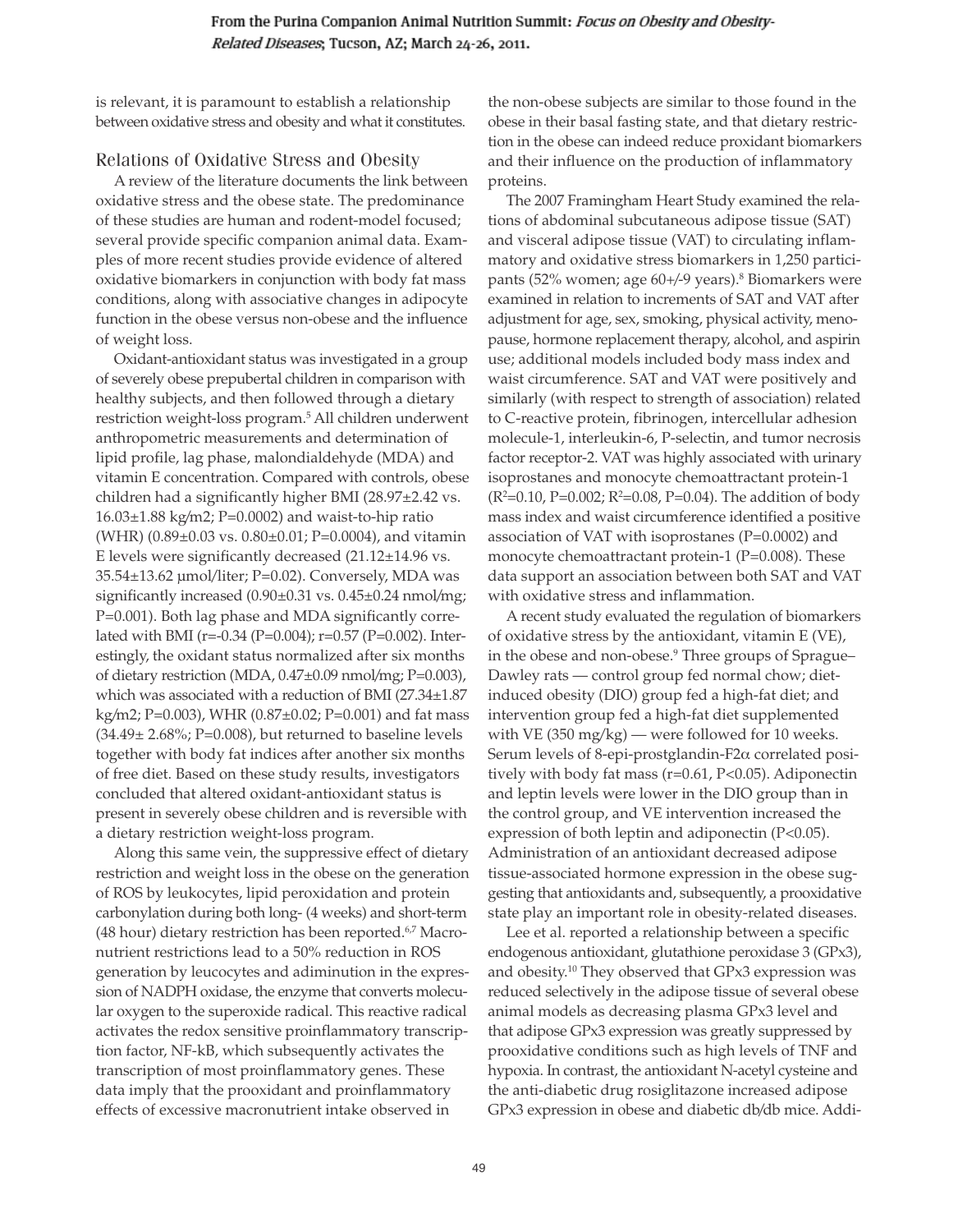#### From the Purina Companion Animal Nutrition Summit: Focus on Obesity and Obesity-Related Diseases; Tucson, AZ; March 24-26, 2011.

tionally, they showed that GPx3 overexpression in adipocytes improved high glucose-induced insulin resistance and attenuated inflammatory gene expression whereas GPx3 neutralization in adipocytes promoted expression of proinflammatory genes. Taken together, their data suggest that suppression of GPx3 expression in the adipose tissue of obese subjects might constitute a vicious cycle to expand local reactive oxygen species accumulation in adipose tissue potentially into systemic oxidative stress and obesity-related metabolic complications.

Clearly, there is compelling evidence that one of the main clinical manifestations in obesity is increased systemic oxidative stress. In addition to the obese state, oxidative stress has been implicated in several forms of tissue damage and leads to pathological conditions such as irradiation damage, ischemia reperfusion injury and neurodegenerative diseases. Accumulated evidence also indicates that increased oxidative stress is strongly associated with metabolic disorders, which are often observed in obesity and morbid obesity. Dandona et al. pieced together numerous years of related studies to present the conceptual complex relations among obesity, inflammation, oxidative stress and metabolic states associated to insulin resistance (Figure  $1$ )<sup>11</sup>; this introduced the potential link between oxidative stress and diabetes. Subsequently, others have corroborated that oxidative stress impairs insulin secretion by pancreatic  $\beta$ -cells,<sup>12</sup> as well as glucose transport into the muscle<sup>13</sup> and adipose tissue.<sup>14</sup> As expected, these adverse consequences of oxidative stress are magnified in the obese, and dysregulation of adipocytokine gene expression recently has been identified as an underlying factor.

In support of the role for adipocytokine gene expression in obesity and oxidative stress, there is much evidence indicating that adipose tissue is a metabolically active endocrine organ with cytokine and hormone involvement. Numerous adipoctye-derived proteins with endocrine



function have been identified; those that have been more extensively researched include leptin, TNF- $\alpha$ , IL-6, MCP-1, PAI-1 and adiponectin. Leptin plays a key role in regulating energy intake and energy expenditure. It is secreted in direct proportion to adipose tissue mass, as well as nutritional status, and has been shown to alter cytokine production by immune cells and stimulate endothelial cell growth, angiogensis and wound healing. Adiponectin is exclusively secreted from adipose tissue and affects glucose flux and lipid catabolism. An inverse relationship between adiponectin and both insulin resistance and inflammatory states has been well documented. Adiponectin levels decline at the onset of obesity and insulin resistance. Additionally, this hormone has been shown to protect endothelial cells, a function thought to benefit prevention of atherosclerotic formation. Deficiency of adiponectin is reported to be an independent risk factor for developing metabolic syndrome and possibly diabetes mellitus (DM).

The proposed pathogenesis of metabolic syndrome as it relates to adipocyte-associated inflammation<sup>15</sup> is summarized in Figure 2. Cytokines, TNF- $\alpha$ , TNF- $\alpha$ R and IL-6 are expressed in adipose tissue of numerous species and have pronounced inflammatory actions. TNF is secreted mainly in proportion to the amount of subcutaneous fat stores and is positively correlated with inflammation and subsequent insulin resistance. Interleukin-6 acts as both a pro-inflammatory and antiinflammatory cytokine. Secreted by T cells and macrophages, as well as adipose tissue, it stimulates the immune response to trauma or inflammation. In the healthy individual, systemic IL-6 concentrations increase with adiposity, with as much as one-third of the total circulating IL-6 originating from adipose tissue.

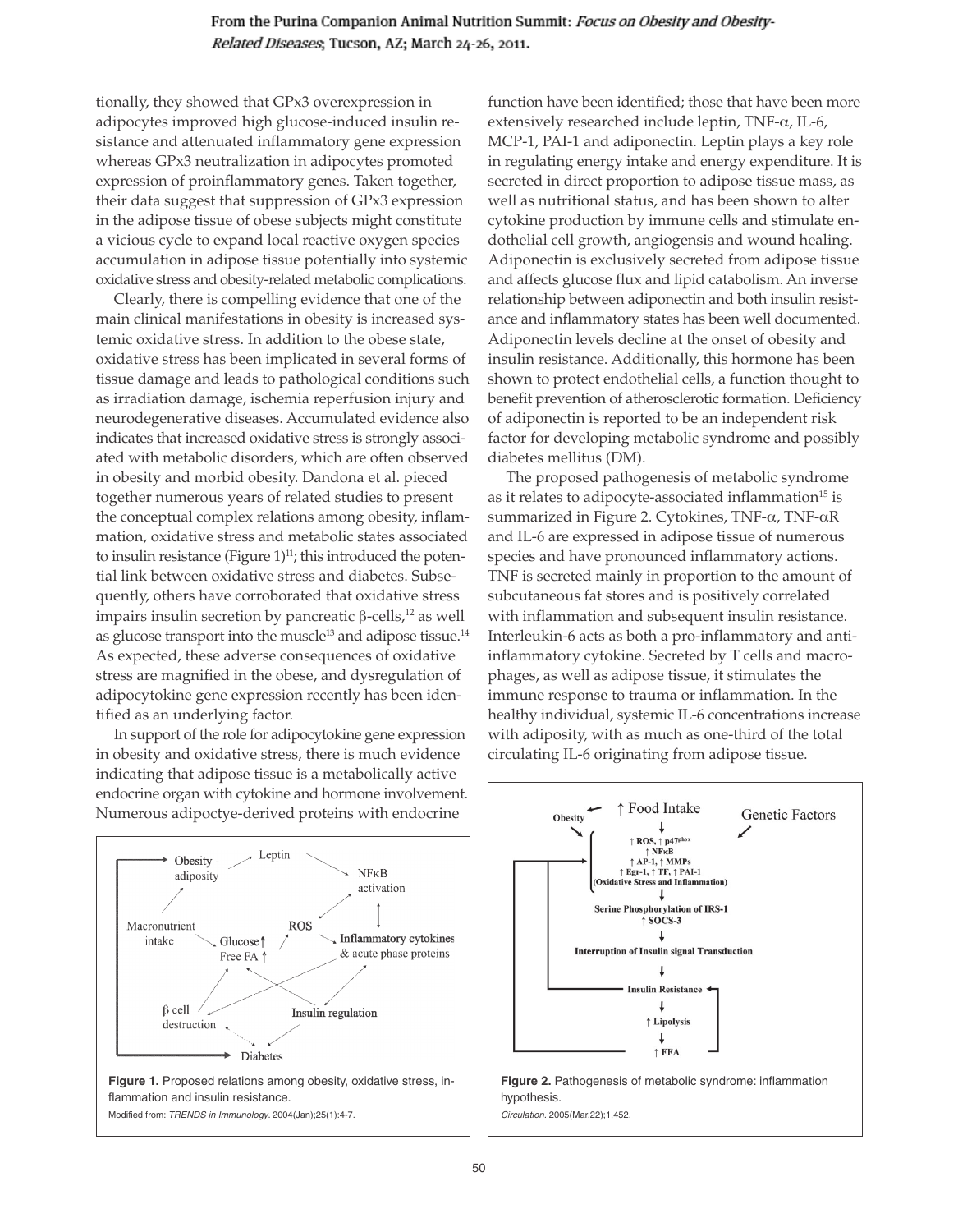#### From the Purina Companion Animal Nutrition Summit: Focus on Obesity and Obesity-Related Diseases; Tucson, AZ; March 24-26, 2011.

#### Relevance

As previously noted, Dandona et al. (2004) introduced the concept of obesity, ROS, inflammation and insulin resistance. Since then, interest in this interrelationship has branched out and now encompasses numerous aspects of metabolic focus. The clinical symptoms commonly associated with the complex of obesity, inflammation, oxidative stress and metabolic disease have been termed metabolic syndrome. Obesity, insulin resistance, hypertension, hyperglycemia and high serum cholesterol constitute the cluster of symptoms identifying metabolic syndrome and have been identified as high-risk factors for diabetes and cardiovascular disease in humans.

The relevance of metabolic syndrome, as defined in human medicine, is yet undetermined in our veterinary patients. Similar clinical manifestations, singularly or in combination, including obesity, abnormal circulating lipid profiles, insulin resistance, chronic inflammation, DM and other inflammatory conditions in cats and dogs,16,17 lend support to metabolic syndromes in companion pets, particularly the overweight to obese population. Furthermore, dogs and cats have often been used as a model for human metabolic syndrome lending to obvious similarities in the pathology of and mechanisms of action associated with metabolic syndrome.<sup>18</sup>

A classic example, cats most often suffer from DM, which resembles type II DM in humans. Obesity and associated oxidative stress can promote insulin resistance, which are characteristically part of metabolic syndrome in humans. Can we therefore state that the obese cat with DM has metabolic syndrome? Obesity, diabetes and other oxidative stress related disease states (i.e., cancer, arthritis and asthma) are conditions that can significantly compromise pets' quality of life and shorten their life span. Whether clinical symptoms associated with conditions driven by the complex interrelationships among a prooxidant state, obesity, inflammation and metabolic disease fit under the umbrella term metabolic syndrome for our feline and canine patients is not the point. What is relevant is that based on human-focused research, evidence is continually emerging in the veterinary arena that supports the pointed management of obesity in companion animals to mitigate oxidative stress and collateral metabolic and inflammatory conditions.

# References

1. Valko M, Morris H, Cronin MT. Metals, toxicity and oxidative stress. *Curr Med Chem.* 2005;12(10):1161-1208.

2. Rattan SI. Theories of biological aging: genes, proteins, and free radicals. *Free Radic Res.* 2006;40(12):1230-1238.

3. Centers for Disease Control and Prevention.

4. Toll PW, Yamka RM, Schoenherr, et al. Obesity. *Small Animal Clinical Nutrition.* 2010;5:501-544.

5. Mohn A, Catino, Capanna R, et al. Increased oxidative stress in prepubertal severely obese children: Effect of a dietary restriction-weight loss program. *J Clin Endocrinol Metab.* 2005;90(5):2653-2658.

6. Dandona P, Mohanty P, Ghanim H, et al. The suppressive effect of dietary restriction and weight loss in the obese on the generation of reactive oxygen species by leukocytes, lipid peroxidation, and protein carbonylation. *J Clin Endocrinol Metab.* 2001;86(10):355-362.

7. Engstrom, G. Inflammation-sensitive plasma proteins are associated with future weight gain. *Diabetes.* 2003;52: 2097-2101.

8. Pou KM, Massaro JM, Hoffmann U, et al. Visceral and subcutaneous adipose tissue volumes are cross-sectionally related to markers of inflammation and oxidative stress. *Circulation.* 2007;116:1234-1241.

9. Shen XI, Tang Q-Y, Huang J, et al. Vitamin E regulates adipocytokine expression in a rat model of dietary-induced obesity. *Exp Biol Med.* 2010;235:47-51.

10. Lee, YS, Kim AY, Choi JW, et al. Dysregulation of adipose glutathione peroxidase 3 in obesity contributes to local and systemic oxidative stress. *Molecular Endocrinol.* 2009;22(9):2176-2189.

11. Dandona P, Aljada A, Bandyopadhyay. Inflammation: the link between insulin resistance, obesity and diabetes. *TRENDS in Immunology.* 2004;25(1):4-7.

12. Matsuoka T, Kajimoto Y, Watada H, et al. Glycationdependent, reactive oxygen species- mediated suppression of the insulin gene promoter activity in HIT cells. *J Clin Invest.* 1997;99:144-150.

13. Maddux BA, See W, Lawrence Jr JC, et al. Protection against oxidative stress-induced insulin resistance in rat L6 muscle cells by mircomolar concentrations of  $\alpha$ -lipoic acid. *Diabetes.* 2001;50:404-410.

14. Rudich A, Tirosh A, Potashnik R, et al. Prolonged oxidative stress impairs insulin-induced GLUT4 trans location in 3T3-L1 adipocytes. *Diabetes.* 1998;47:1562-1569.